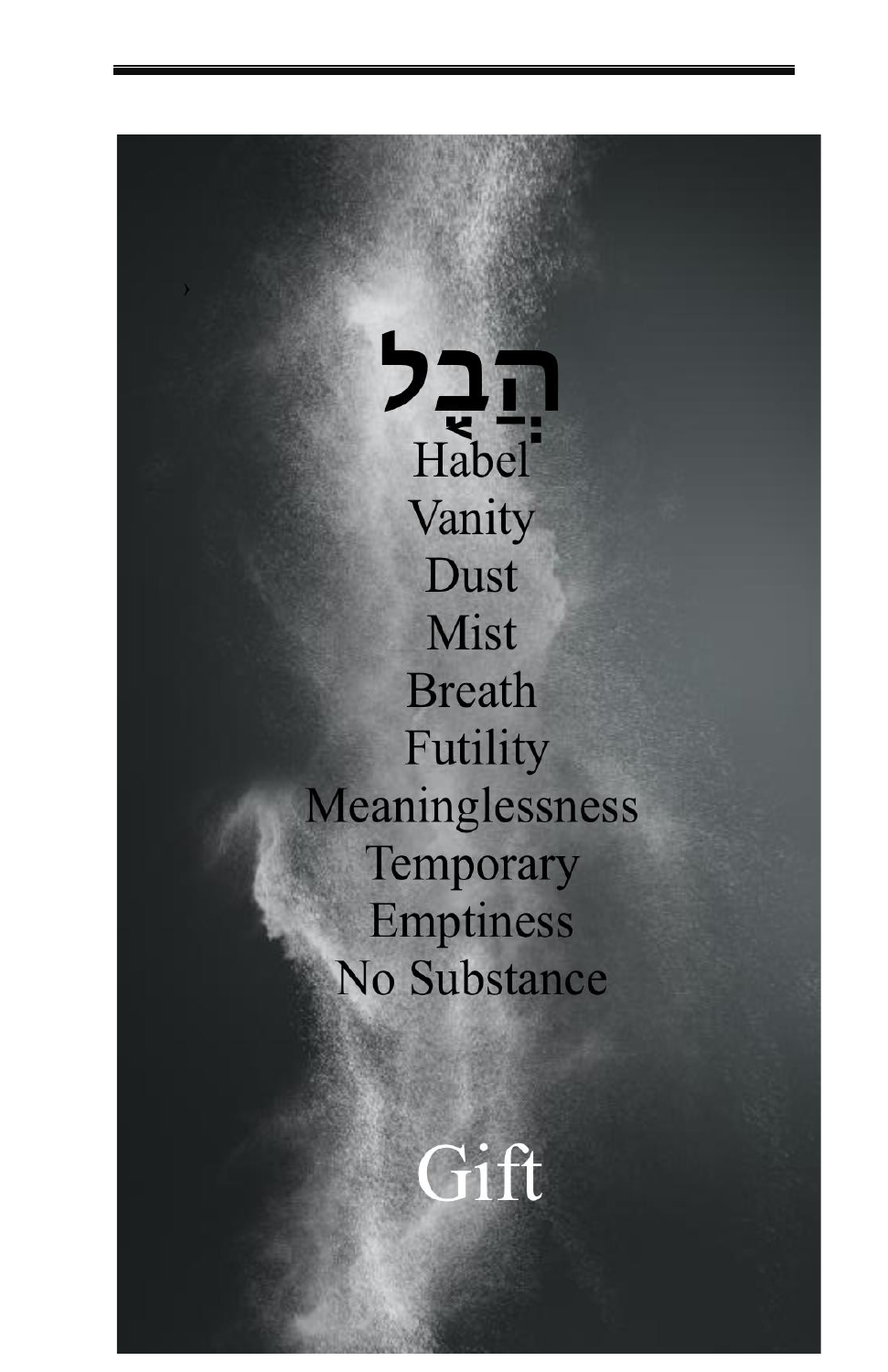*First Presbyterian Church*

1<sup>st</sup> Sunday of Lent

**Sunday, March 6, 2022** 

**\*Those who are able may stand**

**PREWORSHIP FELLOWSHIP PRELUDE MUSIC WELCOME & ANNOUNCEMENTS**



**INVITATION TO REST**

**\*GATHERING HYMN #451................................"***Open My Eyes"*

# **\*OPENING SENTENCES (Responsive)**

Look at the birds of the air; they neither sow nor reap nor gather into barns and yet God provides for the basic sustenance of life. **May our hearts be open to trust you.**

Look at the birds of the air;

they neither study nor plan nor plot their course and yet God writes the instinct for migration into their hearts.

### **May our eyes be open to see you.**

Look at the birds of the air;

they neither talk nor vote nor debate their responsibility yet God weaves them into communities which nurture and defend.

**May our hands be open to serve you.**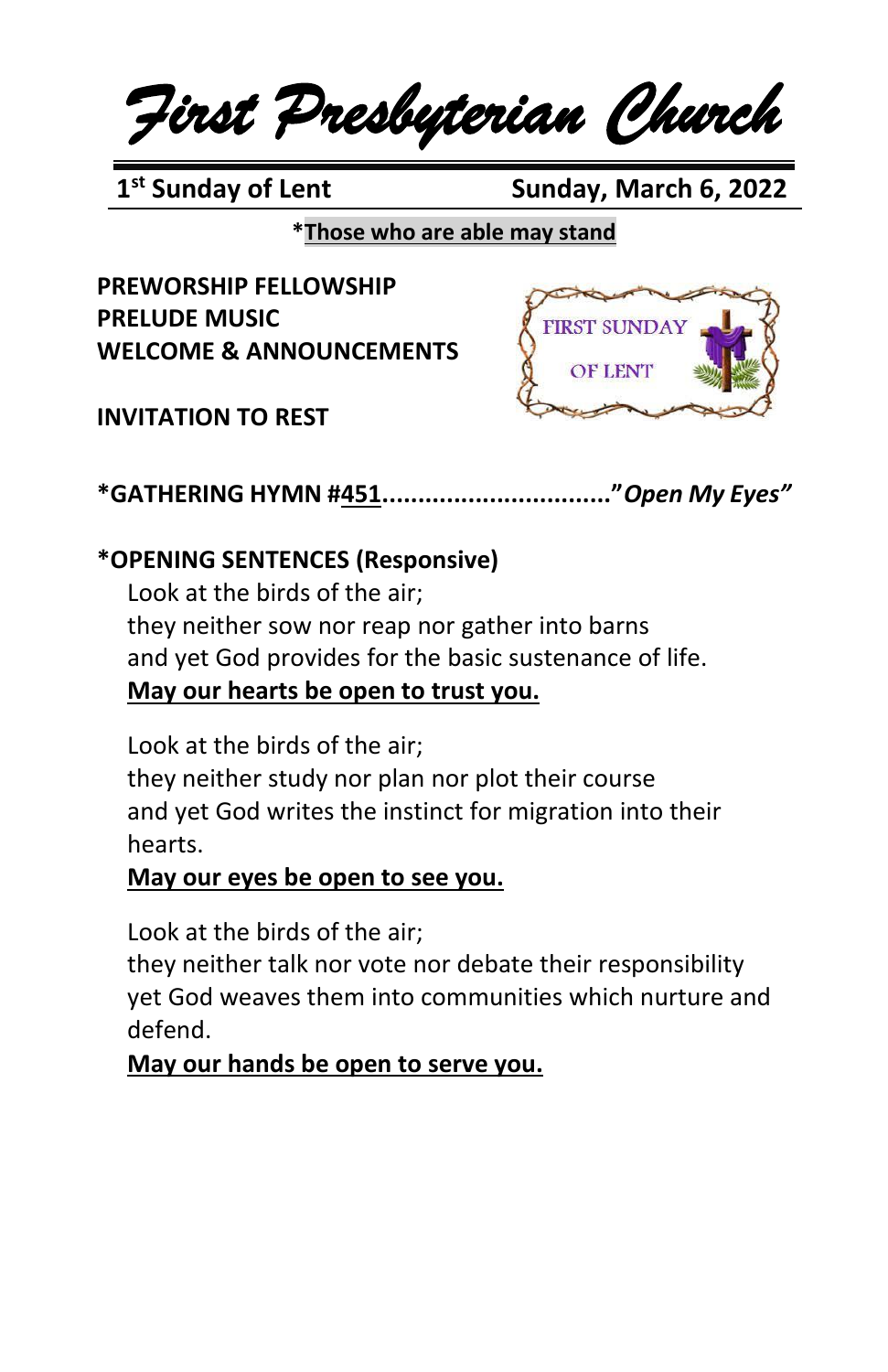#### **KYRIE**

*(Please join us in the "Kyrie", an ancient song that mirrors the words people used to cry out to Jesus for healing in the scriptures. In Greek they mean, "Lord, have mercy". The church has sung these words for thousands of years as prayer and to prepare our hearts for confession.)*

*Kyrie Eleison (Lord have mercy) Kyrie Eleison Christe Eleison (Christ have mercy) Christe Eleison Kyrie Eleison (Lord have mercy) Kyrie Eleison*

#### **CONFESSION OF NEED (Unison)**

**O God, we want to have everything, but give up nothing: we want to be a friend of the world and still be your friend. Yet, you taught us: "No one can serve two masters." As Lent unfolds before us Give us strength and courage to get our priorities straight: Meet us in our weakness. Take up our failures and mistakes. Ease our burdens. Carry us on the way. Bring us home, at last. So that we can believe in a love that is stronger than death.**

#### **KYRIE**

*Kyrie Eleison (Lord have mercy) Kyrie Eleison Christe Eleison (Christ have mercy) Christe Eleison Kyrie Eleison (Lord have mercy) Kyrie Eleison*

### **SILENCE FOR CONFESSION AND RESTING IN GOD'S GRACE**

### **DECLARATION OF GRACE (Responsive)**

Jesus Christ is risen from the dead. Not even death can separate us from God's love. This is good news! **In Jesus Christ we are forgiven.**

**\*RESPONSE HYMN #435***... "There's a Wideness in God's Mercy"*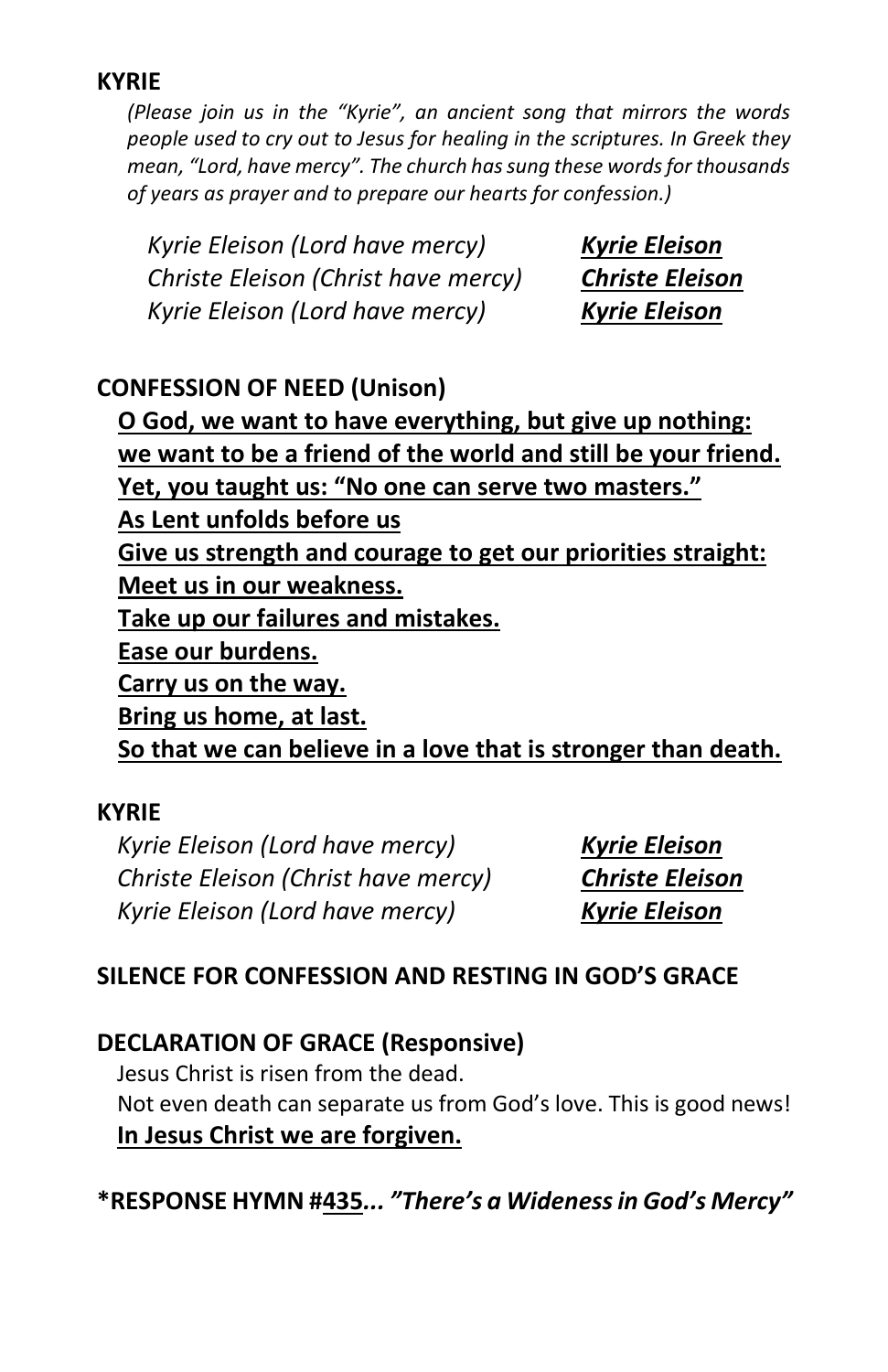# **\*SHARING THE PEACE OF CHRIST**

The Peace of Christ be with you! **And Also, with you!** Let us share a sign of God's peace with one another.



**Holy Spirit, help us hear your voice beyond our inability to hear and understand your word beyond any speaker's ability to explain. Through your word, speak to our hearts even if our heads are not ready to listen.**

#### **Amen.**

### **SCRIPTURE**

**FIRST READING ........................................ Luke 4:1-13 (pg 62)** *Leader: The Word of the Lord.* **People: Thanks be to God!**

**SECOND READING......................... Ecclesiastes 1 & 2 (pg 682)** *Leader: The Word of the Lord.* **People: Praise to You, O Christ**

**SERMON** *Shepherding the Wind Rev. Michael Ozaki*

### **SILENCE FOR REFLECTION**

**\*HYMN OF THE DAY #215....................***"What Wondrous Love"*

#### **PRAYERS OF THE PEOPLE**

Lord in your Mercy. **Hear our Prayer.**

**THE LORD'S PRAYER (forgive us our "sins")**

#### **INVITATION**

### **PRAYER OF THANKSGIVING**

Lord be with you **And also with you** Life up your hearts **We lift them up to the Lord** We lift them up to the Lord our God **It is right to give our thanks and praise**

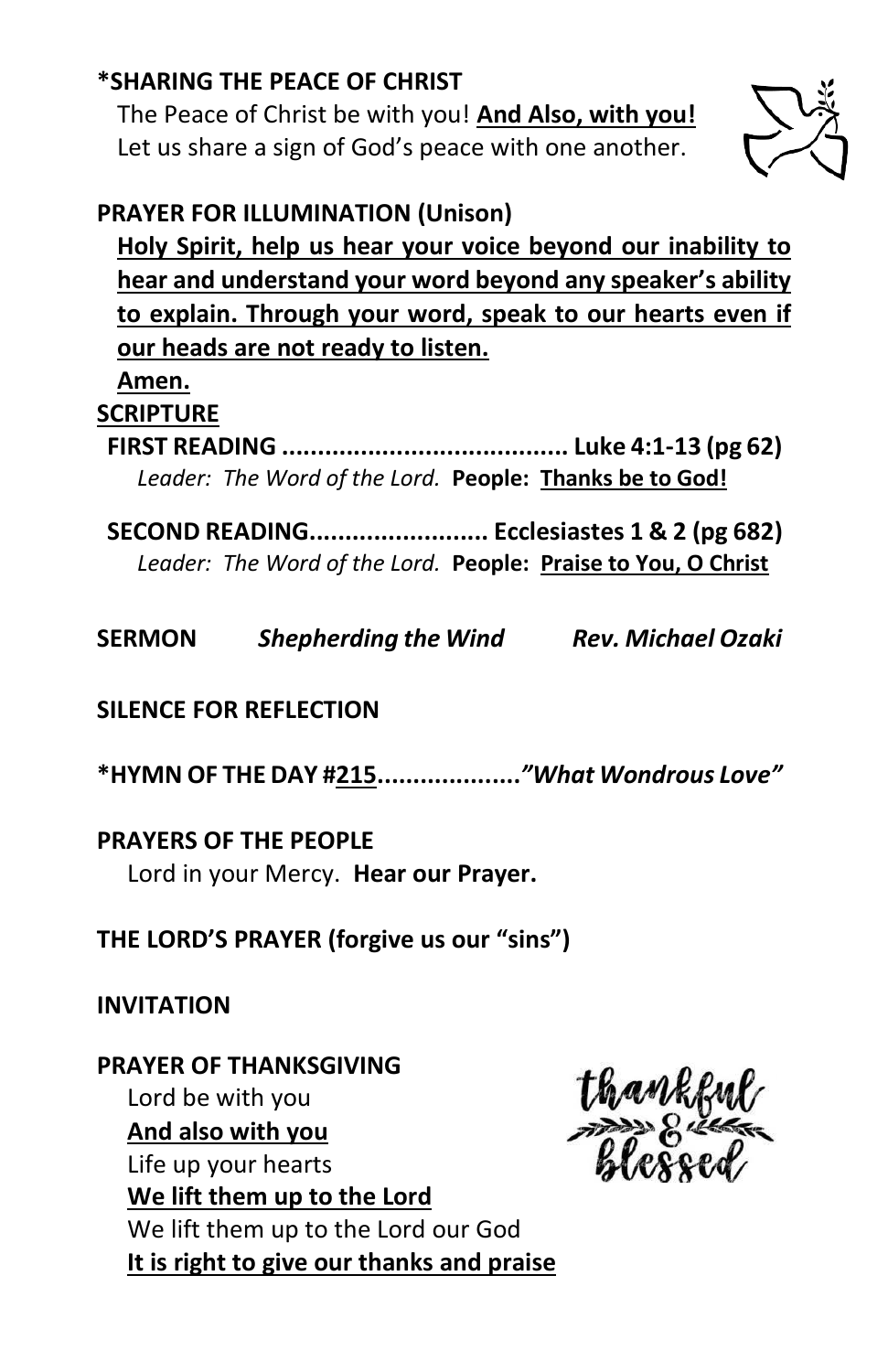### **WORDS OF INSTITUTION**

## **COMMUNION OF THE PEOPLE**



### **PRAYER AFTER COMMUNION**

# **\*BLESSING AND CHARGE (Responsive)**

Beloved children of God receive the gift of the Holy Spirit, the grace of Jesus Christ, and the blessing of the Lord forever. **Alleluia! Amen.**

**\*CLOSING HYMN #740............................."***Lead Me, Guide Me"*

# **\*DISMISSAL (Responsive)**

Go in peace to love and serve the Lord. **Thanks be to God. Amen.**

*\_\_\_\_\_\_\_\_\_\_\_\_\_\_\_\_\_\_\_\_\_\_\_\_\_\_\_\_\_\_\_\_\_\_\_\_\_\_\_\_\_*

#### **\*POSTLUDE**

# *Please continue to be in prayer for:*



JoAnn Westburg **Punky Johnson** Brent Blake Scott Brolsma Darleen Frishkorn Dan Wilson's Sister Duane & Betty Finkenbinder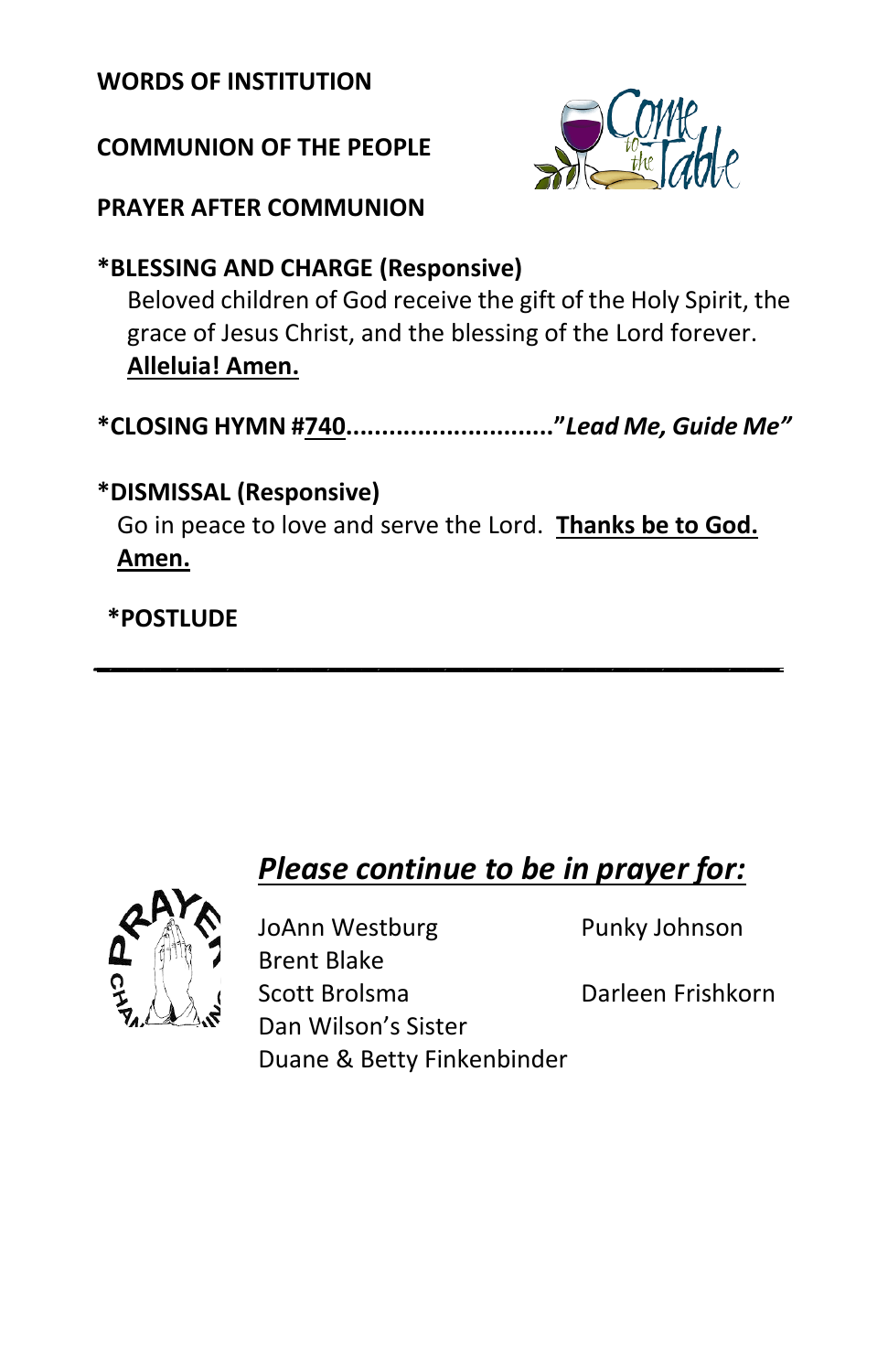*A Warm Welcome to our Guests and Visitors!*

*Our church has a wonderful array of ministries that seek to spread the gospel into the world. If you are interested in finding out more about the church community or are interested in becoming a member, please contact us at:*

# *Pastor – Rev. Michael Ozaki*

**Cell: 951.532.5105** *PastorOzaki@gmail.com*

**Office: 218-281-4853 e-mail: crxpres@midconetwork.com Check out our Website: crookstonfirstpres.org**

 $\mathcal{L} = \{ \mathcal{L} \mid \mathcal{L} \in \mathcal{L} \}$ 

# **Calendar for this week:**

**Sunday, March 6, 2022** 

| 10:30 am | <b>Worship w/Communion</b> |
|----------|----------------------------|
| 11:30 am | <b>Coffee Fellowship</b>   |

| Preaching         | <b>Rev. Michael Ozaki</b> |
|-------------------|---------------------------|
| Communion Prep    | <b>Marlys Mjoen</b>       |
| Ushers & Greeters | Mario & Jill Schisano     |
|                   | Hannah Krueger            |
| Music Director    | <b>Sandy Perkins</b>      |
|                   | Marsha Odom               |

#### **Wednesday, March 9**

| 4:30 pm           | <b>Bell Rehearsal</b>               |
|-------------------|-------------------------------------|
| $5:30 \text{ pm}$ | <b>Lenten Meal &amp; Reflection</b> |

**Thursday, March 10 1 pm Book Study**

#### **Next Sunday, March 13**

| 10:30 am | Worship                  |
|----------|--------------------------|
| 11:30 am | <b>Coffee Fellowship</b> |

| Ushers & Greeters Connor & Laura Thoreson |  |
|-------------------------------------------|--|
|                                           |  |
|                                           |  |
|                                           |  |